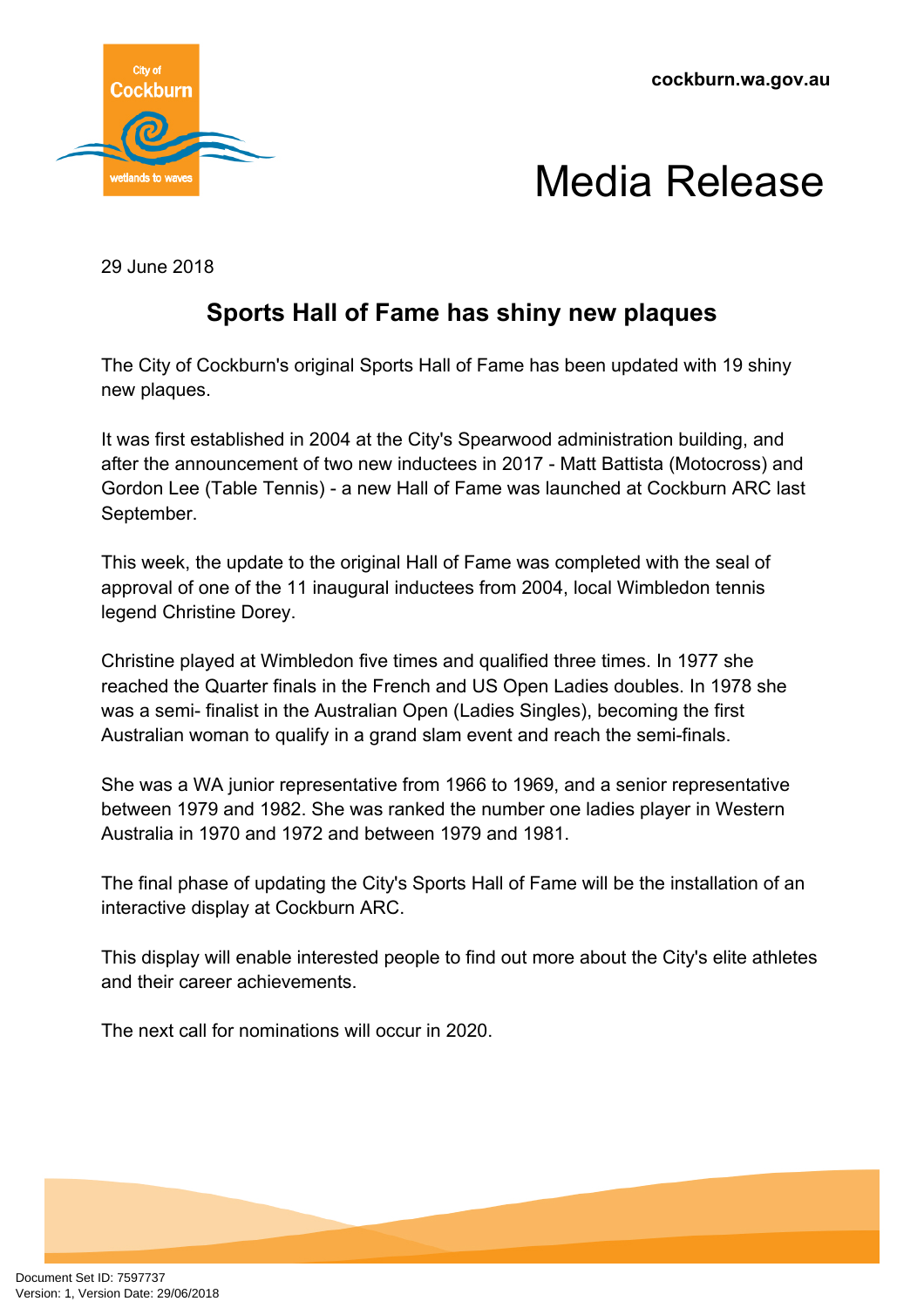**cockburn.wa.gov.au**



# Media Release

#### **2004 inductees:**

Steve Srhoy – Lawn Bowls

Kevin Allen – Sailing

Frances Maunton (nee Reid) – Lacrosse

Peter Sumich – Australian Rules Football

John Edward Denic – Lacrosse

Val Norris (nee Buffham) – Gymnastics

Glen Jakovich – Australian Rules Football

Christine Dorey - Tennis

Alan Beale – Soccer

Robert Golding – Hockey

Graeme Benthien – Cycling

### **2012 inductees:**

Lara Carroll – Swimming

Kimberly Lewis – Darts

Ken Norris OAM – Cycling

Tom Grljusich – Australian Rules Football

Document Set ID: 7597737<br>Version: 1, Version Date: 29/06/2018